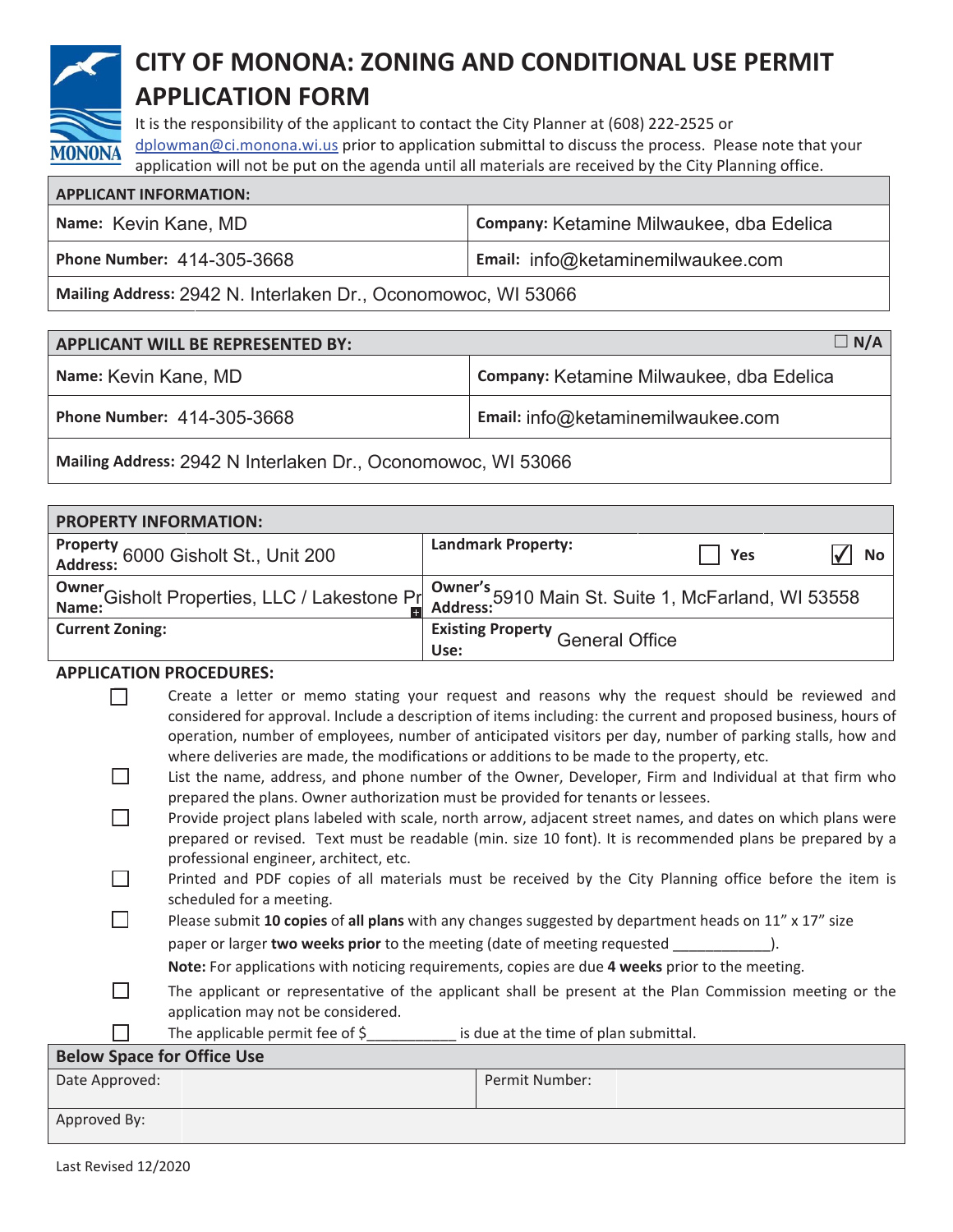# CITY OF MONONA: PLAN COMMISSION ZONING PERMIT CHECKLIST

Not all checklist items may be required for all permit applications. To determine what checklist items are necessary for your application, please speak to the City Planner at (608) 222-2525 or dplowman@ci.monona.wi.us.

|                               | Site Plan: (include 10 copies at a scale of 1"=20' or 1"=40', with all text being readable)<br>Indicate property boundaries, existing/new structures, parking, building location with front yard, side yard & rear yard<br>setbacks.<br>Location of neighboring buildings.<br>Total area of the site, square footage of buildings, square footage or % of paved surface, square footage or % of green<br>space.                                                                                                                                                                                                                                                                                                                                                                 |
|-------------------------------|---------------------------------------------------------------------------------------------------------------------------------------------------------------------------------------------------------------------------------------------------------------------------------------------------------------------------------------------------------------------------------------------------------------------------------------------------------------------------------------------------------------------------------------------------------------------------------------------------------------------------------------------------------------------------------------------------------------------------------------------------------------------------------|
|                               | Location of existing & proposed driveways, curb-cuts, sidewalks, loading & delivery areas, fire hydrants, etc.<br>Locations of existing and proposed sanity sewer, storm sewer, water mains, proposed or existing easements.<br>Parking lot layout indicating size and quantity of spaces, dimensions of drive aisles, handicapped stall locations.<br>Location, type, height and materials of existing and proposed fences or walls.                                                                                                                                                                                                                                                                                                                                           |
| П                             | Building Plans: (include 10 copies at a scale of 1/8"= 1', with all text being readable)<br>Building floor plan with dimensions.<br>Detailed building elevations of all sides of the proposed building(s).<br>Elevations must indicate the type & location of the exterior materials to be used & the proposed color scheme.<br>Locate exterior lighting, locations for wall signage, awnings, or other exterior features.<br>Indicate location of all HVAC units or other mechanicals and your proposal for screening.<br>Present actual samples of materials and colors proposed for all exterior materials to the Plan Commission.                                                                                                                                           |
| $\perp$<br>$\perp$<br>$\perp$ | Landscaping Plan: (include 10 copies at a scale of 1"=20' or 1"=40', with all text being readable)<br>Indicate size, quantity, type and common name of all existing and proposed trees, shrubbery, perennials, and other<br>landscaping.<br>Indicate the use of large scale planters, solutions for foundation plantings, and landscaping for parking islands.<br>Describe the screening proposed for outdoor storage areas, parking, etc.<br>Include the vision triangle area on plans to show the required lines of sight where driveways meet streets.<br>Location of berms, fences with details and materials used, and any non-plant features proposed.<br>Indicate exterior seating areas, bicycle racks, etc. along with manufacturer photos, materials and colors used. |
| $\Box$<br>$\perp$             | Signage Plan & Completed Permit Form: (include 10 copies with all text being readable)<br>Indicate location of proposed and existing site and landscape signage on an overall site plan (at $1'' = 20'$ scale) including<br>drive locations.<br>Show proposed size & height of signs and signage elements, specific typestyle and all graphic elements to be used.<br>Illustrate materials and colors used to fabricate signs.<br>Shopping centers/buildings with leased space shall develop a comprehensive signage plan.                                                                                                                                                                                                                                                      |
|                               | $\sim$ $\sim$ $\sim$ $\sim$ $\sim$ $\sim$ $\sim$ $\sim$                                                                                                                                                                                                                                                                                                                                                                                                                                                                                                                                                                                                                                                                                                                         |

The applicant agrees to reimburse the City of Monona for professional site plan review fees associated with this application. This includes (but is not limited to) review of submitted stormwater (including stormwater management plans), erosion control and traffic circulation documents. The City may either ask for payment in form of escrow, or invoice upon project completion. Information on billing rates for the City's Consulting Engineer are available on request.

Please note that additional permits may be required. These include, but are not limited to, stormwater utility, erosion control and stormwater management, and right of way permits.

#### **Property Accessibility for Site Review:**

By signing below, the applicant hereby grants the Plan Commission members and City Staff access to the property in question, in the event that a site visit is deemed necessary for the zoning permit review process.

Kentkey **Applicant Signature** 

Date 12/27/2021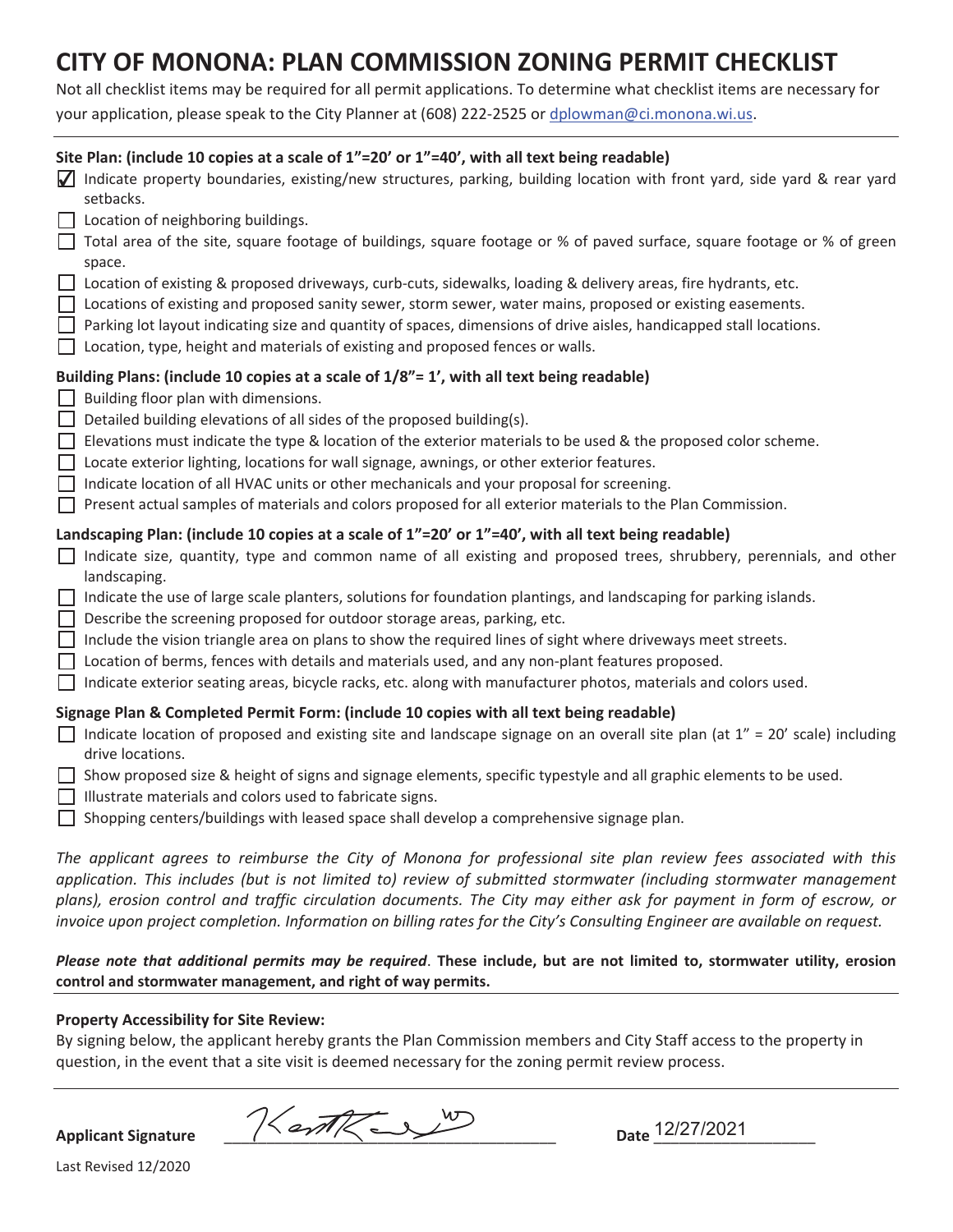

5910 MAIN STREET, SUITE 1 MCFARLAND, WI 53558 P: 608-838-1800 WWW.LAKESTONEPROPERTIES.COM

I2/27/2021 Re: 6000 Gisholt Suite 200

To Whom It May Concern:

This letter serves as confirmation that Ketamine Milwaukee S.C. dba edelica may occupy Suite 200 at 6000 Gisholt Drive. Please let me know if you have any questions or concerns.

Sincerely,

a Uhlir<br>Myssa Ille Alyssa Uhlir

**Gisholt Properties LLC**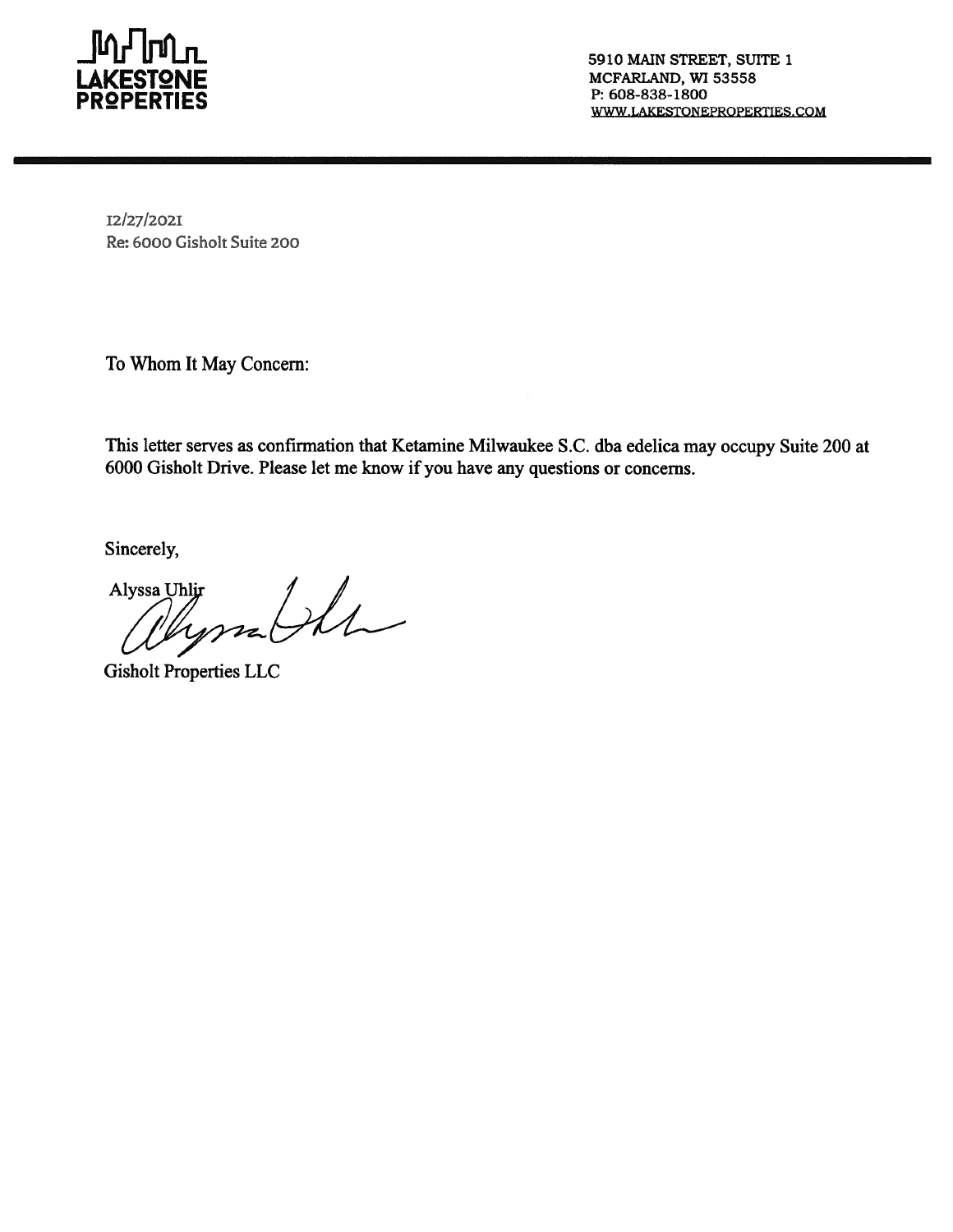

12/27/2021

Re: Conditional Use Approval for Ketamine Milwaukee, dba Edelica

### **Overview**

Edelica is a medical clinic specializing in ketamine therapy for mood disorders and pain. Ketamine is a medication FDA approved as an anesthetic since 1970, that has recently been found at lower, sub-anesthetic doses to have remarkable success for treatment-resistant depression. Ketamine has been called the greatest advance (in mental health) in the last 50 years, and was featured as the cover story in Time Magazine in 2016.

Ketamine Milwaukee (which will be doing business as Edelica), opened in 2017 as the first clinic in Wisconsin dedicated to this breakthrough treatment.

As 25% of our patients currently reside in Dane County, we plan to open a new clinic in Monona to better serve our patients. Our goal is to create a quiet, comfortable, environment for our patients to receive treatments.

For more information about us please go to ketaminemilwaukee.com or Google "ketamine" treatments Milwaukee" to read our 5-star Google reviews.

#### **Current and Proposed Use**

The existing building houses a variety of smaller general office tenants including psychologic counseling, physical therapy, and a variety of other businesses.

The existing space is currently vacant. It includes a large open space and two private offices. Edelica proposes to use the existing space as-is, using the existing private offices as treatment rooms, and the open space will house a reception area, and nursing station, separated by partitions. We do not intend to build-out walls or change electrical.

#### **Hours of Operation**

The proposed hours will be as follows: Monday 9-5 Tuesday 9-5 Thursday 9-5 Please note that we may open additional weekdays or extend hours not later than 8 pm as growth dictates.

## **Number of Employees at This Location** 3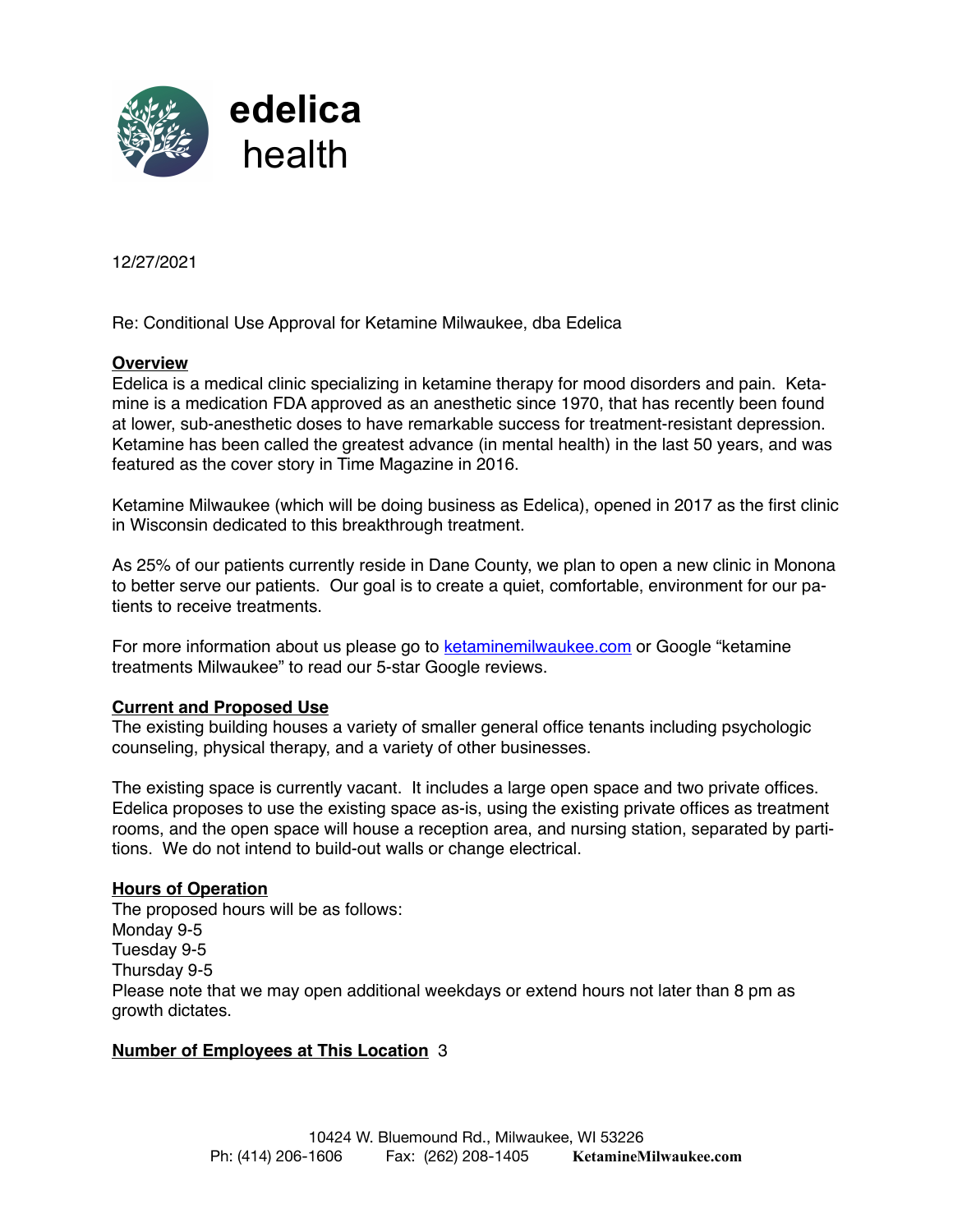### **Anticipated Visitors per Day**

We anticipate seeing 1-2 patients at a time, and a total of 5-6 patients per day, most patients will have one adult accompanying them for a total of about 10-12 visitors per day (5-6 cars).

**Number of Parking Stalls on Site** Approximately 283 stalls serve the four (4) buildings, 6000, 6200, 6400 Gisholt & 2000 Engel.

#### **Delivery Process**

During business hours the building is opened. They are typically left by the suite doors unless otherwise noted on delivery instructions or needing a signature.

#### **Process for Removing Trash**

There are dumpsters in the farthest North part of the parking lot for tenants to use.

## **Modificatons to Site**

None.

Thank you for your consideration,

Kevin J. Kane, MD